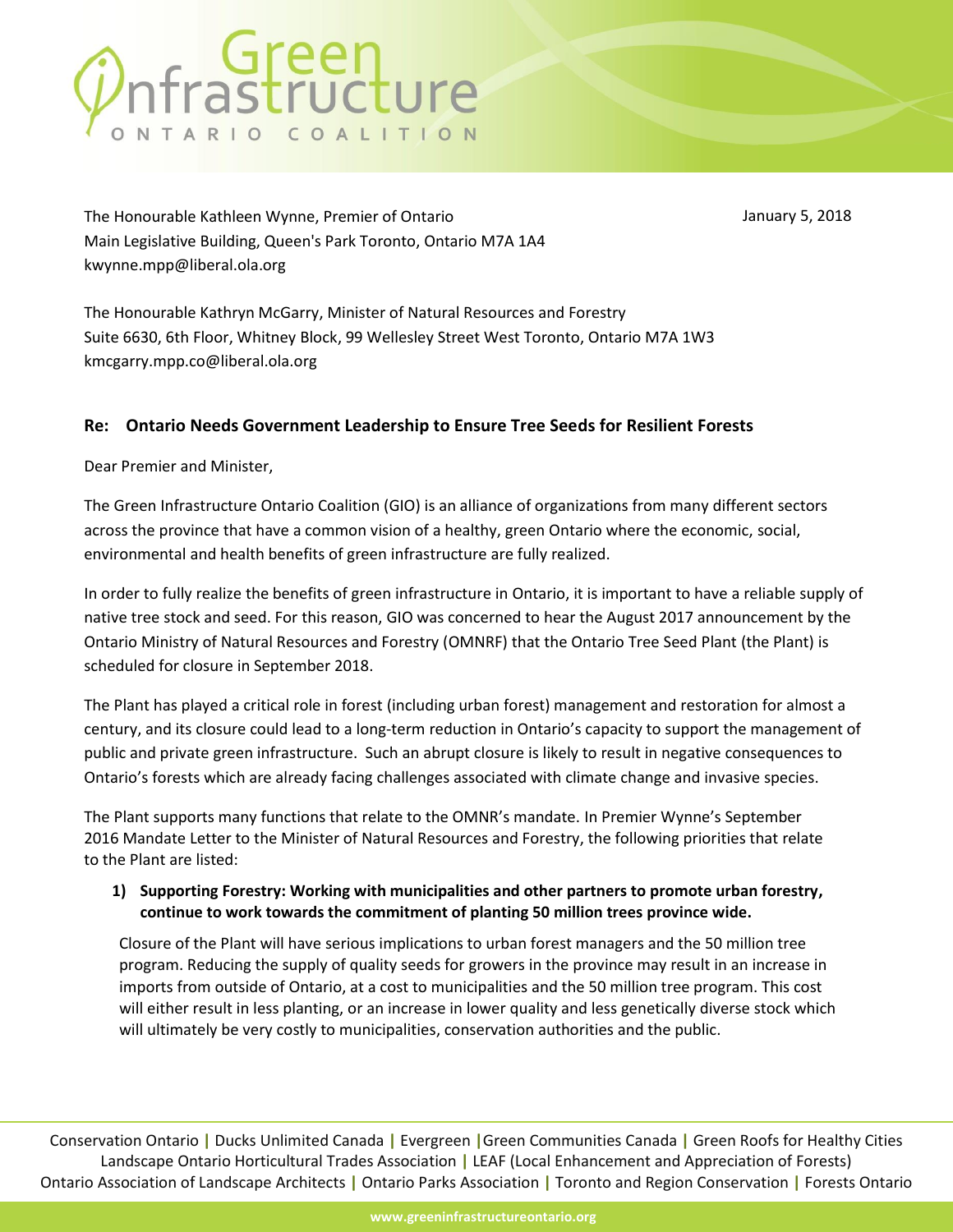## oreen<br>
astructure ONTARIO COALITION

**2) Strengthening Biodiversity: Supporting implementation of Biodiversity: It's In Our Nature, the Ontario Government Plan to Conserve Biodiversity 2012-2020. Continue to work with other ministers, the Ontario Biodiversity Council and partners to implement the Ontario Biodiversity Strategy to advance measures aimed at further strengthening and protecting Ontario's biodiversity.**

Seed source is essential to the success of tree planting and biodiversity initiatives. The Plant focuses on seeds from native species, which provide the foundation for a diverse forest community. Furthermore, the Plant ensures seed zone identification so that seeds may be returned to the area of origin for reforestation where it can thrive.

**3) Minimizing the Impact of Invasive Species: Advocating and collaborating with other jurisdictions to address the threat of invasive species. Present Ontario's concerns at the bi-national and federal level.**

Reduced seed supply may lead to increased purchasing of seeds and stock from suppliers from outside the province. With this increased movement of stock, there is a greater risk of introducing new invasive species and pathogens to our existing tree populations.

**4) Supporting the Climate Change Action Plan: Working with the Minister of the Environment and Climate Change to implement the Climate Change Action Plan and develop a natural resource climate adaptation strategy as part of the government's commitment to renew "Climate Ready."**

Section 4.4 of the Climate Change Action Plan states: "Ontario will continue to support tree-planting programs, including its commitment to plant 50 million trees across the province by 2025. The number of trees to be planted within the boundaries of urban municipalities will be doubled from one million to two million, with funding for irrigation where appropriate." As referenced previously, closure of the Plant will result in a reduced capacity to plant quality trees in Ontario.

To ensure that Ontario is able to meet its goals of climate change adaptation, invasive species management and biodiversity protection, any action to close the Plant should be put on hold until the province has provided sufficient evidence that the costs of operating this facility outweigh the value it provides to the province as a whole. Furthermore, if the decision is made to close the Plant, the province should create a transition plan to protect the vital genetic resource and the local industry, conservation authorities and municipalities that currently depend (directly and indirectly) on the Plant.

Conservation Ontario **|** Ducks Unlimited Canada **|** Evergreen **|**Green Communities Canada **|** Green Roofs for Healthy Cities Landscape Ontario Horticultural Trades Association **|** LEAF (Local Enhancement and Appreciation of Forests) Ontario Association of Landscape Architects **|** Ontario Parks Association **|** Toronto and Region Conservation **|** Forests Ontario